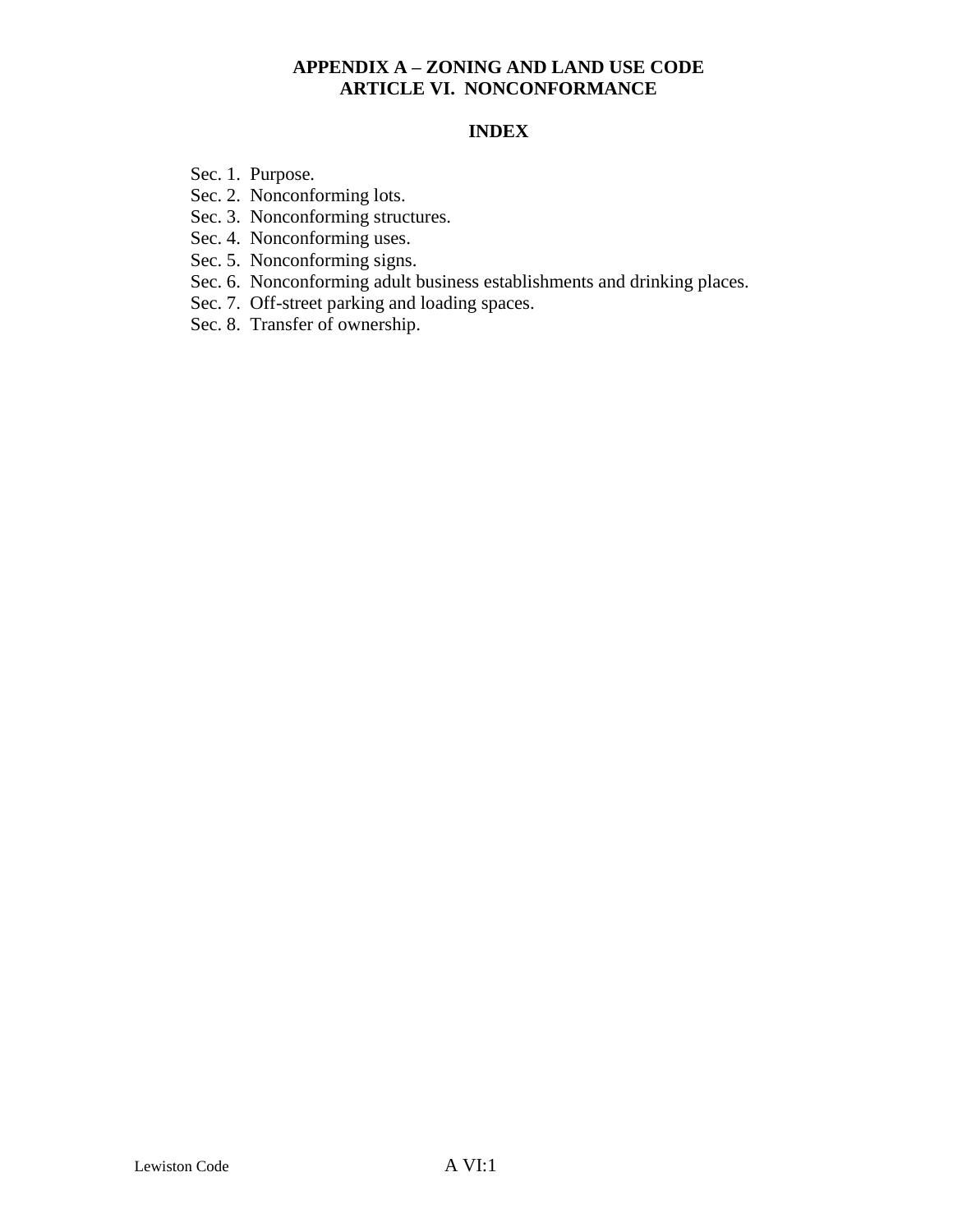#### **Sec. 1. Purpose.**

The purpose of this article is to regulate nonconforming lots, uses and structures, as defined in this Code, such that they can be reasonably developed, maintained, or repaired, or changed to other less nonconforming uses or brought into conformance with this Code.

#### **Sec. 2. Nonconforming lots.**

- (a) *Use of Single, unimproved lots.* A single, unimproved, nonconforming lot which is not contiguous with any other lot in the same ownership may be used as if it were a conforming lot provided that all of the following are met:
	- (1) *Lot Frontage -* The lot shall have at least fifty (50) feet of frontage; except for lots in the Riverfront and Downtown Residential Districts, which shall have at least forty (40) feet of frontage and for lots in the Centreville and Mill District which shall have at least twenty-five (25) feet of frontage.
	- (2) *Lot Size and Use* The use does not require a lot size greater than the established minimum lot size for the particular district;
	- (3) *Conformance of Use* The use conforms to all other requirements of the particular district, or a variance has been obtained from the board of appeals;
	- (4) *Conformance to Local and State Regulations* The use conforms to all other applicable local and state land use regulations; and
	- (5) *Conformance of Structures to Space and Bulk Requirements* All structures conform to all space and bulk requirements except lot size and frontage.
- (b) *Combine Multiple unimproved lots.* Two or more contiguous, unimproved nonconforming lots held in the same ownership of record at the time of adoption or amendment of this Code shall be combined to the extent necessary to comply with the space and bulk regulations of the district in which they are located and thereafter shall be considered under the provisions of subsection 2(a) of this article.
- (c) *Single, unimproved lots adjacent to developed lot.*
	- (1) *Developable Unimproved Lot Requirements* A single, unimproved, nonconforming lot contiguous with a developed conforming lot held in the same ownership at the time of adoption or amendment of this Code shall be developable only if the unimproved lot is a lot of record and satisfies the requirements of subsections  $2(a)(1)$ --(5) of this article. If the unimproved lot does not meet said requirements, it shall be combined with the developed lot.
	- (2) *Unimproved Lot on Parallel Street* If an unimproved lot has frontage on a parallel or nearly parallel street from a contiguous nonconforming developed lot held in the same ownership at the time of adoption of this Code and complies with subsection 2(a) of this article, the lots may be conveyed separately or together.
- (d) *Multiple unimproved lots adjacent to improved lot.* If two or more unimproved nonconforming lots are held in contiguous ownership with a developed lot, any subsequent division of the lots shall comply with the requirements of this Code.

Lewiston Code A VI:2 (e) *Single developed, nonconforming lots.* A nonconforming lot containing a legally existing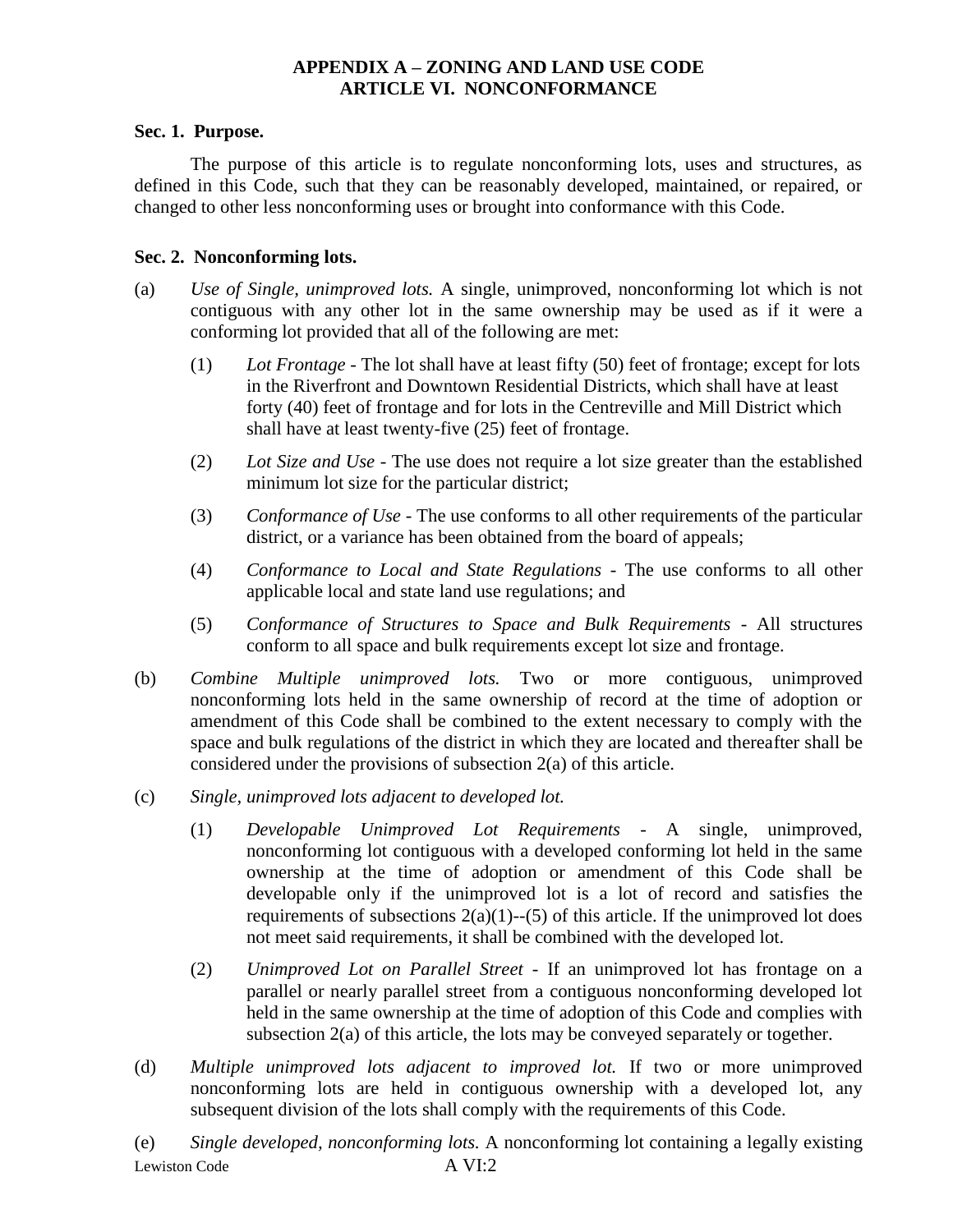structure may be used as if it were a conforming lot provided that any change or expansion of the use or structure shall comply with all applicable space and bulk regulations of the district in which it is located and shall not increase any nonconformity with respect to lot area, floor area ratio or impervious surface ratio.

(f) *Multiple developed nonconforming lots.* If two or more contiguous, nonconforming lots or parcels are in the same ownership of record at the time of adoption or amendment of this Code, and if a principal structure or use exists on each lot, the nonconforming lots may be conveyed separately or together, providing all other state law and local land use ordinance requirements are met.

(Ord. No. 89-3, 4-7-89; Ord. No. 90-2, 5-17-90; Ord. No. 92-19, 9-10-92; Ord. No. 94-10, 8-18-94; Ord. No. 03-15, 12-18-03, Ord. No. 20-10d, 11-05-20; Ord. No. 21-08c, 10-21-21)

#### **Sec. 3. Nonconforming structures.**

- (a) *Maintenance and enlargement.* A structure in lawful existence as of the effective date of this Code that does not meet space and bulk regulations of the district in which it is located, may be repaired and maintained. It may be enlarged and/or accessory structures may be added to the site without a variance upon obtaining a building permit from the code enforcement official, provided that all of the following are met:
	- (1) The enlargement in combination with the existing structure does not exceed, or worsen any existing nonconformity, and
	- (2) The enlargement or accessory structure itself meets the prescribed setback requirements and yard requirements; provided, however, that vertical and horizontal expansions of a structure, which do not meet the prescribed setback requirements and yard requirements, may be built;

(a) if the expansion does not extend any further into the required yard or setback than does the existing structure; and

(b) if the expansion will not result in undue impact on adjacent properties, due to the placement of buildings or structures, location of service, parking or storage areas, diversion of surface water or blocking of solar access.

(c) the expansion may be built no closer than five feet to a property line unless otherwise permitted by a district regulation.

- (b) *Reconstruction of any Nonconforming Structure with Less than 80% Damage -.* A nonconforming structure which is damaged or destroyed by fire, flood, lightning, wind, structural failure or any other cause to an extent less than 80 percent of the market value of the structure at the time of such damage or destruction may be reconstructed. The reconstructed structure need not comply with the space and bulk regulations of the district in which it is located, Article VI, Section 2, or Article XII, Section 17 (d), but shall be the same size or less than the previous structure, and comply with all other requirements of this Code.
- (c) *Reconstruction of a Nonconforming Commercial Structure with greater than 80% damage* - A nonconforming structure, other than a single-family detached dwelling, twofamily dwelling, or three-unit multifamily dwelling, that is damaged or destroyed by fire,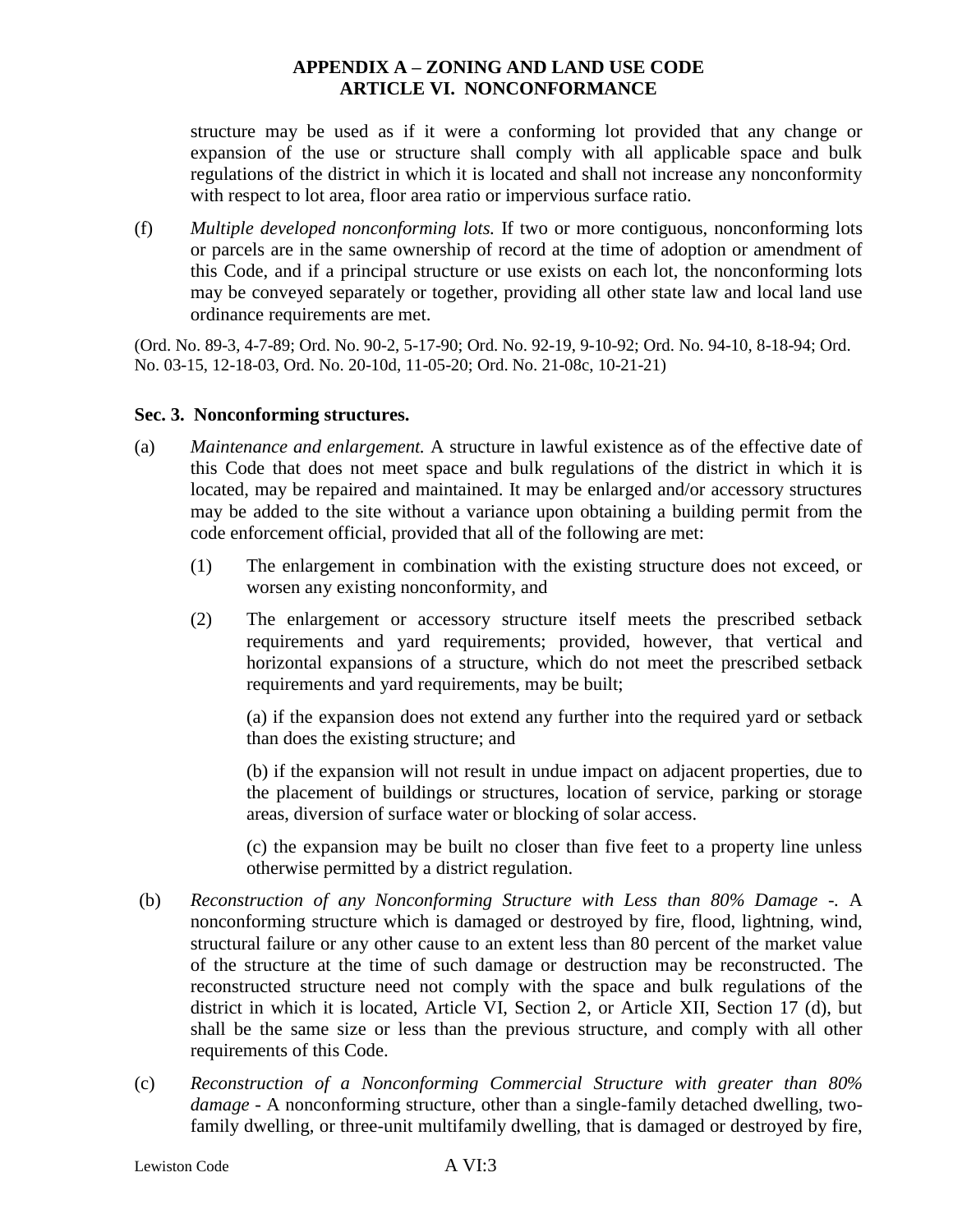flood lightning, wind, structural failure or any other cause to an extent of 80 percent or more of the market value may be reconstructed only in conformance with space and bulk regulations of the district in which it is located.

- (d) *Reconstruction of a Nonconforming Residential Structure with greater than 80% damage* - A nonconforming single-family detached dwelling, two-family dwelling, or three-unit multifamily dwelling damaged or destroyed by fire, flood, lightning, wind, structural failure or other cause to an extent of 80 percent or more of the market value of the structure at the time of such damage or destruction may be reconstructed. The reconstructed structure need not comply with the space and bulk regulations of the district in which it is located, Article VI, Section 2, or Article XII, Section 17(d), but shall be the same size or less than the previous structure and comply with all other requirements of this Code.
- (e) *Reconstruction Timeframe -* Any reconstruction permitted by this subsection shall begin within one (1) year and be completed within two (2) years of the date of such damage or destruction. The board of appeals may extend the period for reconstruction upon a showing that work could not begin or be completed for reasons outside the control of the owner. The request to the board must be filed before the expiration of the applicable time and not more than a one (1) year extension shall be granted.

(Ord. No. 89-3, 4-7-89; Ord. No. 89-9, 7-20-89; Ord. No. 92-19, 9-10-92; Ord. No. 15-07, 8-13-15; Ord. No. 20-10d, 11-05-20; Ord. No. 21-08c, 10-21-21)

#### **Sec. 4. Nonconforming uses.**

- (a) *Continuance of a Nonconforming Use.* The use of land, buildings, structures, lawful at the time of adoption or subsequent amendment of this Code, may continue, although such use does not conform to the provisions of this Code. This shall include the replacement of mobile homes in a nonconforming mobile home park, provided all other provisions of article XII, section 14 are met, as well as the replacement of mobile homes on individual lots, provided all other provisions of Article XII, sections 2, 4, and section 13, subsections (2) through (6) are met. Permitted uses that were made conditional uses as a result of the adoption or amendment of this Code shall be treated as conditional uses for which a permit was duly issued, and any expansion of such structure or use shall occur only after the issuance of a conditional use permit in accordance with Article X.
- (b) *Resumption of Nonconformance Prohibited After Coming into Compliance -* Whenever a nonconforming use of land and/or a structure is superseded by an allowed use, such structure and/or land shall thereafter conform to the provisions of this Code and the nonconforming use may not be resumed, except as provided below in section 4(c)(2).
- (c) *Abandonment of Nonconforming Use*
	- (1) *Non-residential Abandonment -* Except for single-family detached dwellings on individual lots and two-family dwellings on individual lots, if any nonconforming use of a building, structure or land is discontinued for a period of 12 consecutive months or more, abandonment, except as provided below, is conclusively presumed and such use shall not be resumed, and only a use conforming with the provisions of the district in which the property is located shall be made of such building, structure or land. Abandonment of a seasonable nonconformity is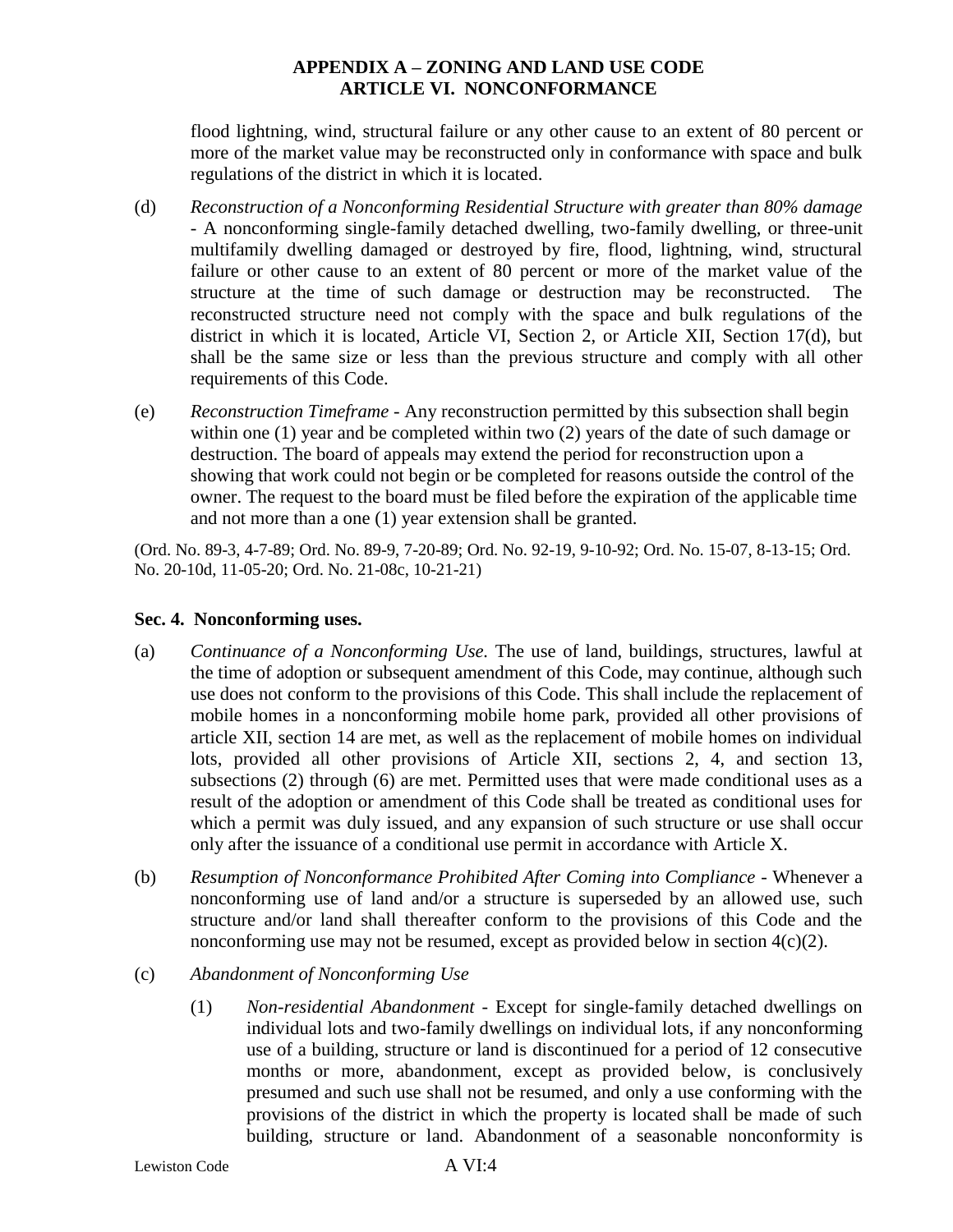conclusively presumed when the building, structure or use is idle, unopened or otherwise not in actual use during any part of any two consecutive calendar years. Nonconforming uses presumed abandoned may be reestablished during the 12 month period immediately following the date of presumed abandonment as long as a completed application for the conditional use permit is submitted to the office of the director of code enforcement within this period, and the permit is subsequently granted by the board of appeals. In addition to applying the standards for conditional use permits (Article X, sections 3 and 4), the board of appeals shall grant a permit only when it finds that the following additional standards have been met:

- (a) Good cause has been shown for the discontinuance of the use; and
- (b) The proposed use will not inhibit or discourage the creation, development or use of permitted uses in the neighborhood.
- (2) *Abandonment of use of historic structures in the Centreville district -* For those historic buildings and structures identified in Appendix A, Article XV, Sections 6 through 10 of this Code located in the Centreville district, a nonconforming use may be reestablished to its original use in an effort to retain and preserve the original purpose of said building or structure as long as a completed application for the conditional use permit is submitted to the office of the director of planning and code enforcement and the permit is subsequently granted by the board of appeals. In addition to applying the standards for conditional use permits (Article X, sections 3 and 4), the board of appeals shall grant a permit only when it finds that the following additional standards have been met:
	- a. Documentation has been shown demonstrating what the original use of the building or structure was;
	- b. Good cause has been shown for the discontinuance of the use;
	- c. That the proposed use will not inhibit or discourage the creation, development or use of permitted uses in the Centreville district;
	- d. That the proposed use will not create a traffic hazard, nor increase an existing traffic hazard;
	- e. That the amount of parking required to meet the minimum code requirements for the proposed use exists on the site or will be otherwise provided in accordance with Article XII, Section 17 of the Code;
	- f. That the amount of noise, odors, vibrations, smoke, dust and air discharges of the proposed use shall be equal to or less than the present use;
	- g. That the rate of surface water runoff from the site will not be increased;
	- h. That the hours of operation of the proposed use will be compatible with the existing, surrounding land uses;
	- i. That the proposed use will not increase the adverse impact on surrounding properties.
- (d) *Expansion of Nonconforming Use Prohibited -* The expansion of a nonconforming use including a nonconforming outdoor use of land is not permitted. Additions to residential buildings and structures accessory to residential uses are permitted as long as the use is not intensified. Said residential additions and accessory structures shall meet the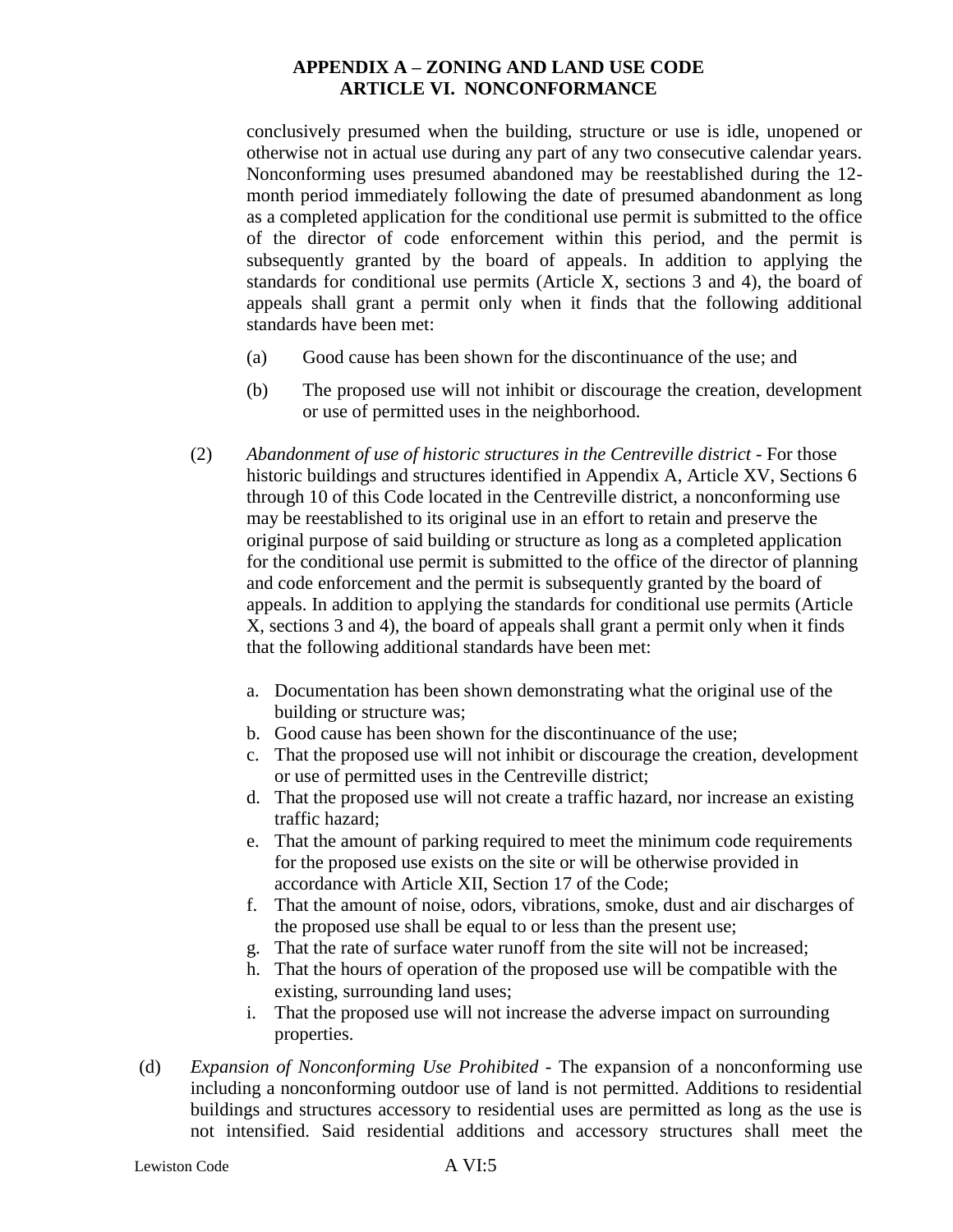applicable minimum space and bulk requirements of Article XI.

- (e) *Conversion to a New, Nonconforming Use -* The board of appeals may grant permission for the conversion of an existing nonconforming use into another nonconforming use in accordance with the procedures of Article IX if the board finds that the new use will be more conforming to the intent of this Code and more compatible with the existing development of the neighborhood than the existing use. The existing nonconforming use shall be discontinued if the conversion is approved by the board of appeals and the approved change implemented. In determining whether the new use is more conforming to the intent of the Code, the board of appeals shall find all of the following:
	- (1) That the existing use was legally established, was made nonconforming by the adoption or amendment of the Code and is not a home occupation;
	- (2) That the proposed use is of the same character or less noxious than the current nonconforming use. The determination as to whether such a use is of the same character or less noxious is to be made by a reference to the most restrictive zoning district where the current nonconforming use is allowed;
	- (3) That the proposed use will not create a traffic hazard, nor increase an existing traffic hazard;
	- (4) That the amount of parking required to meet the minimum code requirements for the proposed use exists on the site or will be otherwise provided in accordance with article XI of the Code;
	- (5) That the amount of noise, odors, vibrations, smoke, dust and air discharges of the proposed use shall be equal to or less than the present use;
	- (6) That the rate of surface water runoff from the site will not be increased;
	- (7) That the hours of operation of the proposed use will be compatible with the existing, surrounding land uses;
	- (8) That the proposed use will not increase the adverse impact on surrounding properties.
- (f) *Reconstruction of any Nonconforming Use with Less than 80% Damage -* A nonconforming use which is damaged or destroyed by fire, flood, lightning, wind, structural failure or other cause to an extent less than 80 percent of the market value of the structure at the time of such damage or destruction may be reconstructed. The reconstructed use need not comply with the space and bulk regulations of the district in which it is located, Article VI, Section 2, or Article XII, Section 17(d), but shall be the same size or less than the previous structure, and the intensity of use shall not be made more nonconforming.
- (g) *Reconstruction of a Nonconforming Commercial Use with Greater than 80 % Damage-*A nonconforming use, other than a single-family detached dwelling, two-family dwelling, or three-unit multifamily dwelling, that is damaged or destroyed by fire, flood, lightning, wind, structural failure or any other cause to an extent of 80 percent or more of the market value may be reconstructed, upon the receipt of development approval and a building permit, only in full conformance with the space and bulk regulations of the district in which it is located. Any reconstruction of a nonconforming use shall be the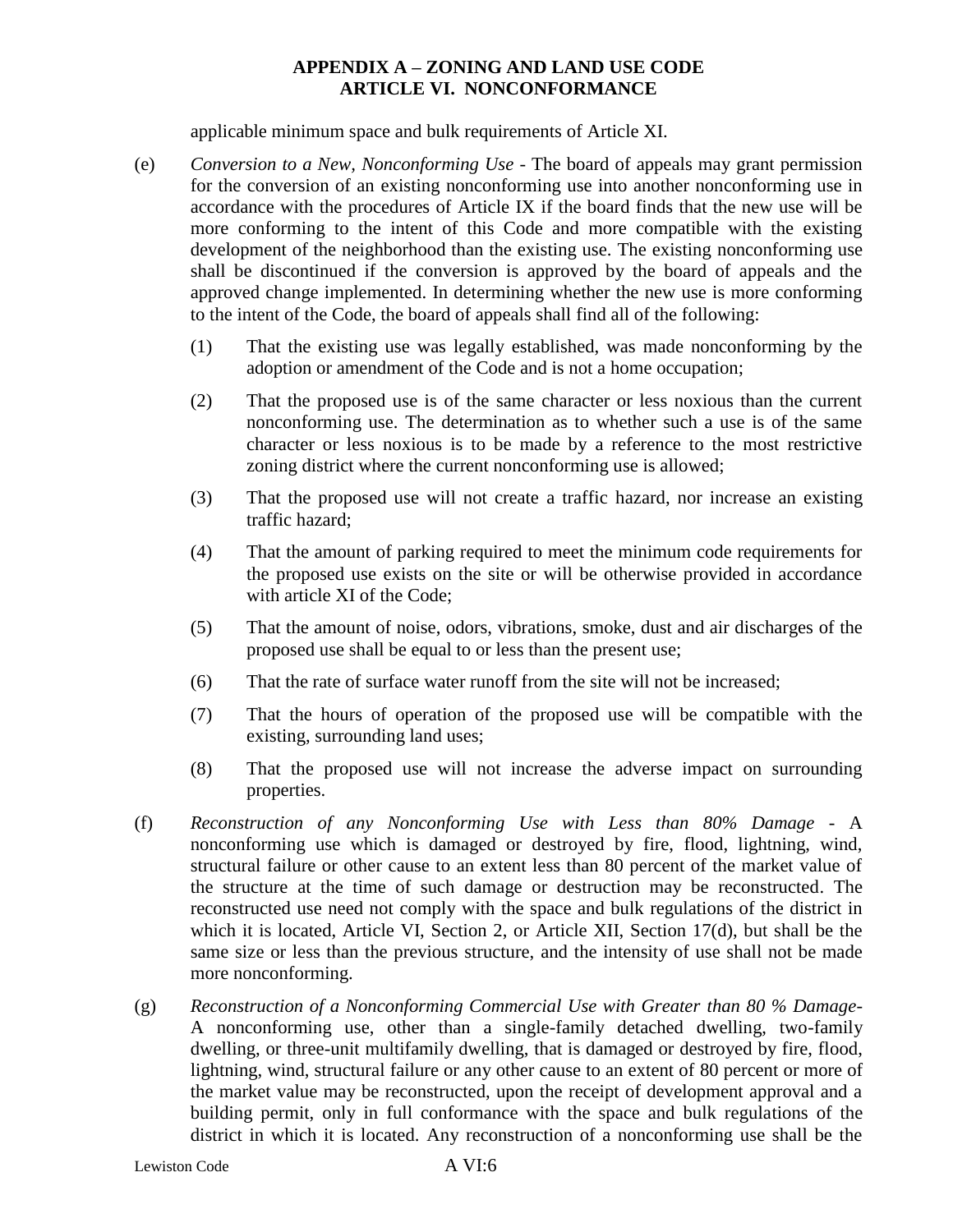same size or less than the previous structure, and the intensity of use shall not be increased.

- (h) *Reconstruction of a Nonconforming Residential Use with Greater than 80% Damage -* A nonconforming use of a single-family detached dwelling, two-family dwelling or threeunit multifamily dwelling damaged or destroyed by fire, flood, lightning, wind, structural failure or other cause to an extent of 80 percent or more of the market value of the structure at the time of such damage or destruction may be reconstructed. The reconstructed use need not comply with the space and bulk regulations of the district in which it is located, Article VI, Section 2, or Article XII, Section 17(d), but shall be the same size or less than the previous use, and the intensity of use shall not be made more nonconforming.
- (i) *Reconstruction Timeframe -* Any reconstruction permitted by this subsection shall be begun within one (1) year and completed within two (2) years of the date of such damage or destruction. The board of appeals may extend the period for reconstruction, upon a showing that work could not begin or be completed for reasons outside the control of the owner. The request to the board must be filed before the expiration of the applicable time and not more than a one (1) year extension shall be granted.

(Ord. No. 89-3, 4-7-89; Ord. No. 91-5, 5-16-91; Ord. No. 94-16, 11-3-94; Ord. No. 97-6, 6-17-97; Ord. No. 98-6, 7-2-98; Ord. No. 10-09, 10-7-10; Ord. No. 13-07, 8-15-13; Ord. No. 15-07, 8-13-15; Ord. No. 20-10d, 11-05-20)

#### **Sec. 5. Nonconforming signs.**

A nonconforming sign which has been removed for more than 30 days shall not be reinstalled. A nonconforming sign, to be replaced or altered shall be brought into conformance with the provisions of this Code. (Ord. No. 89-3, 4-7-89)

#### **Sec. 6. Nonconforming adult business establishments and drinking places.**

Notwithstanding article VI, section 4, any nonconforming adult business establishment or drinking place shall be entitled to operate and continue operation if it was lawfully open for business on the effective date of this section and was lawfully engaged in business activity, as an adult business establishment or drinking place, for at least 150 days during the 12-month period prior to the effective date of this section and said adult business establishment or drinking place shall be entitled to continue to operate on an annual basis provided it was lawfully open for business and was lawfully engaging in business activity, as an adult business establishment or drinking place, on at least 150 days during the preceding 12-month period.

(Ord. No. 89-3, 4-7-89; Ord. No. 05-07, 3-17-05)

#### **Sec. 7. Off-street parking and loading spaces.**

(a) *Nonconforming Structure and Parking -* A building or structure which is nonconforming as to the requirements for off-street parking space shall not be enlarged or altered to create additional dwelling units, seats, accommodations, or floor space unless off-street parking is provided sufficient to satisfy the requirements of this Code for the enlargement or alteration.